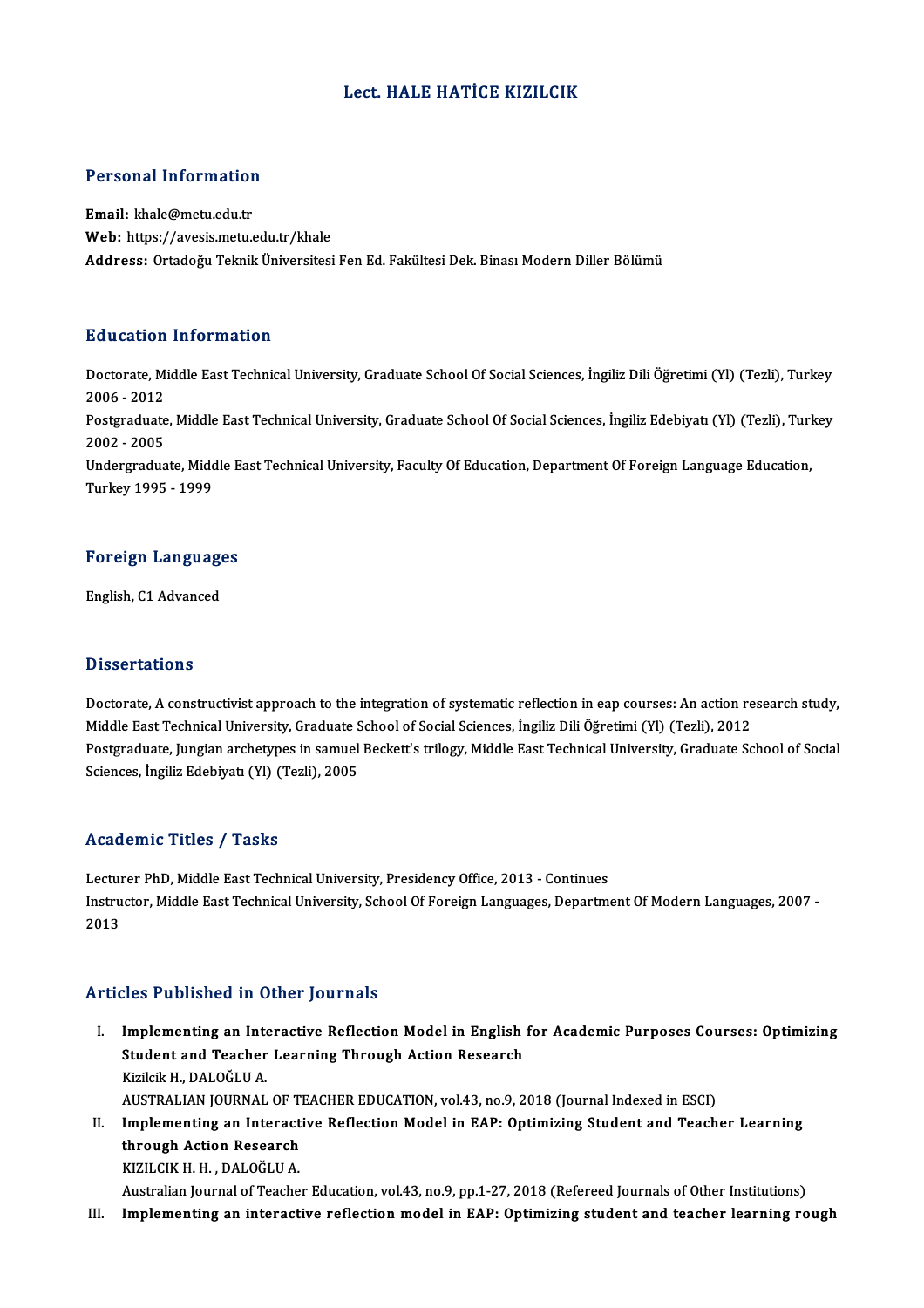action research.

DALOĞLUA.,KIZILCIKH.H.

Australian Journal of Teacher Education, vol.43, no.9, pp.1-27, 2018 (Refereed Journals of Other Institutions)

### Books&Book Chapters

- ooks & Book Chapters<br>I. Classroom Assessment of Group Discussions in EAP:A Model for Test Desig KIZILCIK H.H., ÇOPURD.<br>KIZILCIK H.H., ÇOPUR D.<br>in: Classroom Assessment KIZILCIK H. H. , ÇOPUR D.<br>in: Classroom Assessment for Language Teaching: Challenges, Choices, and Consequences, Eddy White and Tahnee Bucher, Editor, Cambridge Scholars Publishing, Newcastle upon Tyne, pp.60-100, 2020 in: Classroom Assessment for Language Teaching: Challenges, Choices, and Consequences, Eddy White and Ta<br>Bucher, Editor, Cambridge Scholars Publishing, Newcastle upon Tyne, pp.60-100, 2020<br>II. Yüksek Öğretim Kurumlarında İ
- Bucher, Editor, Cambridge Scholars Publishing, Newcastle upon Tyne, pp.<br>Yüksek Öğretim Kurumlarında İngilizce Dilinde Verilen Sosyal Bil<br>Eylem Araştırması Önerisi: ODTÜ'xxde Sosyolojiye Giriş Dersleri<br>Zirh B. G. Kırılcıl: Yüksek Öğretim Kur<mark>ı</mark><br>Eylem Araştırması Ö<br>Zırh B. C. , Kızılcık H. H.<br>inı Eğitimde Eylem Aras Eylem Araştırması Önerisi: ODTÜ'xxde Sosyolojiye Giriş Dersleri<br>Zırh B. C. , Kızılcık H. H.<br>in: Eğitimde Eylem Araştırmaları, Saracaoğlu Asuman Seda,Eranıl Anıl Kadir, Editor, Nobel Yayın Dağıtım, Ankara,<br>pp EEQ EQQ 2019 Zırh B. C. , Kızılcık l<br>in: Eğitimde Eylem<br>pp.559-590, 2019<br>Jolly English 2
- pp.559-590, 2019<br>III. Jolly English 2 pp.559-590, 2019<br>Jolly English 2<br>KIZILCIK H. H. , Dewan Türüdü A. S.<br>Lingue Education Croup, Apliara, 20 Jolly English 2<br>KIZILCIK H. H. , Dewan Türüdü A. S.<br>Lingus Education Group, Ankara, 2016<br>Jolly English 2
- Lingus Education Group, Ankara, 2016<br>IV. Jolly English 3 Lingus Education Group, Ankara, 2016<br>Jolly English 3<br>KIZILCIK H. H. , DEWAN TÜRÜDÜ A. S.<br>Lingus Education Croup, Ankara, 2016 Jolly English 3<br>KIZILCIK H. H. , DEWAN TÜRÜDÜ A. S.<br>Lingus Education Group, Ankara, 2016<br>Poetis Earswells: Humerous Enitar
- KIZILCIK H. H. , DEWAN TÜRÜDÜ A. S.<br>Lingus Education Group, Ankara, 2016<br>V. Poetic Farewells: Humorous Epitaphs in the Literature Class<br>KIZU CIK H. H Lingus Educati<br>Poetic Farew<br>KIZILCIK H. H.<br>in: Now Ways KIZILCIK H. H.<br>in: New Ways in Teaching with Humor New ways in TESOL, John Rucynski Jr, Editor, TESOL Press, 2016

### Refereed Congress / Symposium Publications in Proceedings

efereed Congress / Symposium Publications in Proceedings<br>I. Scaffolding EMI Students at Higher Education Through Reengineering Freshman Courses:A Case<br>Study reea<br>Scaffo<br>Study<br><sup>VI7H</sup> C Scaffolding EMI Studen<br>Study<br>KIZILCIK H. H. , ZIRH B. C.<br>The 2rd International High Study<br>KIZILCIK H. H. , ZIRH B. C.<br>The 3rd International Higher Education Studies Conference-IHEC 2018, Kayseri, Turkey, 11 - 13 October 2018

- KIZILCIK H. H. , ZIRH B. C.<br>The 3rd International Higher Education Studies Conference-IHEC 2018, Kayseri, Turkey, 11 13 Octo<br>II. Designing Integrated Oral Assessment Group Tasks for Classroom: A Practical Approach<br>ER The 3rd International High<br>Designing Integrated O<br>KIZILCIK H. H. , ÇOPUR D.<br>LATEEL TEASIC Wobinar Designing Integrated Oral Assessment G1<br>KIZILCIK H. H. , ÇOPUR D.<br>IATEFL TEASIG Webinar, 20 November 2018<br>Designing a Dunamis Beading inte Speak
- KIZILCIK H. H. , ÇOPUR D.<br>IATEFL TEASIG Webinar, 20 November 2018<br>III. Designing a Dynamic Reading-into-Speaking Test for Tertiary Level EAP Classes<br>KIZILCIK H. H. COBUR D. IATEFL TEASIG Webinar,<br>Designing a Dynamic R<br>KIZILCIK H. H. , ÇOPUR D.<br>American Asseciation of A KIZILCIK H. H., ÇOPUR D.<br>American Association of Applied Linguistics 2018, Chicago, United States Of America, 24 - 27 March 2018
- KIZILCIK H. H., ÇOPUR D.<br>American Association of Applied Linguistics 2018, Chicago, United States Of American Association on the British Council Report: The EMI Perspective<br>DEWAN A S. KIZU CIK H. H., COPUR D. American Association of Applied Linguis<br>Insider Reflections on the British C<br>DEWAN A.S., KIZILCIK H. H., ÇOPUR D. Insider Reflections on the British Council Report: The EMI Perspective<br>DEWAN A.S., KIZILCIK H. H. , ÇOPUR D.<br>oğaziçi University School of Foreign Languages 1st ELT Conference. Towards Higher Education (THE): Bridging<br>the C DEWAN A. S. , KIZILCIK H. H. , ÇOPUR D.<br>oğaziçi University School of Foreign Lang<br>the Gap., İstanbul, Turkey, 15 April 2017<br>An Interactive Appreach to Booding oğaziçi University School of Foreign Languages 1st ELT Conference. Towards Highe:<br>the Gap., İstanbul, Turkey, 15 April 2017<br>V. An Interactive Approach to Reading via WhatsApp: A Sociocultural Model<br>COPUP D. KIZU CIK H. H.
- the Gap., İstanbul, Turkey, 15 April 2017<br>V. An Interactive Approach to Reading via WhatsApp: A Sociocultural Model<br>COPUR D., KIZILCIK H. H. An Interactive Approach to Reading via Whats.<br>COPUR D., KIZILCIK H. H.<br>IConEGS2017, Hyogo, Japan, 4 - 06 April 2017, vol.1<br>Integrating Dunamic Assessment Principles in:
- VI. Integrating Dynamic Assessment Principles in Testing Discussion Skills Operationalizing Theory<br>KIZILCIK H. H., COPUR D. IConEGS2017, Hyogo, Jap.<br>I**ntegrating Dynamic A:**<br>KIZILCIK H. H. , ÇOPUR D.<br>IATEEL Testing Evaluatio Integrating Dynamic Assessment Principles in Testing Discussion Skills Operationalizing Theory<br>KIZILCIK H. H. , ÇOPUR D.<br>IATEFL Testing, Evaluation and Assessment Special Interest Group (TEA IG) Conference, Aigle, Switzerl KIZILCIK H. H.<br>IATEFL Testing<br>October 2016<br>The imnast e IATEFL Testing, Evaluation and Assessment Special Interest Group (TEA IG) Conference, Aigl<br>October 2016<br>VII. The impact of task type on listening comprehension While listening vs Notetaking
-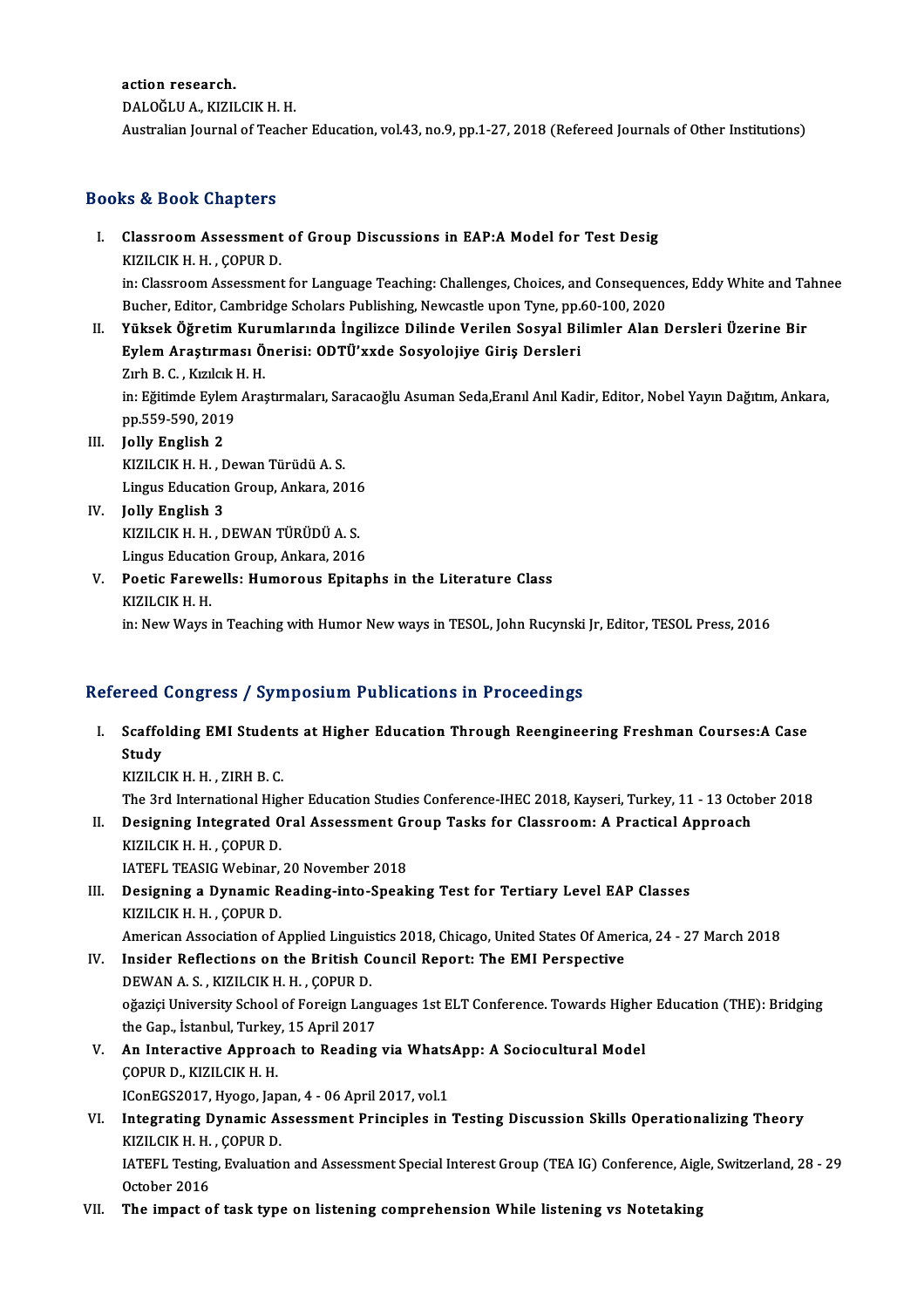KIZILCIK H. H. , BOZATLI Ö.<br>14th International Billient II.

14th International Bilkent University School of Languages Conference: Classroom Assessment, Ankara, Turkey, 16 -<br>18 Iune 2016 KIZILCIK H. H.<br>14th Internation<br>18 June 2016<br>Designing a 1 14th International Bilkent University School of Languages Conference: Classroom Assessment, Ankara, Turkey<br>18 June 2016<br>VIII. Designing a Group Dynamic Assessment Frame for Group Discussions An Exam Validation Study<br>VIZU C

# 18 June 2016<br>Designing a Group Dyn<br>KIZILCIK H. H. , ÇOPUR D.<br>American Asseciation for Designing a Group Dynamic Assessment Frame for Group Discussions An Exam Validation Study<br>KIZILCIK H. H. , ÇOPUR D.<br>American Association for Applied Linguistics 2016 Conference, Orlando, Florida, United States Of America,

KIZILCIK H. H. , ÇOPUR D.<br>American Association for Applied Linguistics 2016 Conference, Orlando, Florida, United States Of America, 8 - 12<br>April 2016

IX. ESPWhat does the Faculty Say ÇOPURD.,KIZILCIKH.H. ESP What does the Faculty Say<br>ÇOPUR D., KIZILCIK H. H.<br>The Second International Conference on Teaching English for Specific Purposes and New Language Learning<br>Technologies, NiS. Serbia And Montenegre, 22, 24 May 2015 COPUR D., KIZILCIK H. H.<br>The Second International Conference on Teaching English for S.<br>Technologies., NİŞ, Serbia And Montenegro, 22 - 24 May 2015<br>English at work A Gase Study of Engineering Craduates The Second International Conference on Teaching English for S<br>Technologies., NİŞ, Serbia And Montenegro, 22 - 24 May 2015<br>X. English at work A Case Study of Engineering Graduates<br>ÖTKÜP A S. KIZU CIK H. H

Technologies., NİŞ, Serbia And Montenegro, 22 - 24 May 2015<br>X. English at work A Case Study of Engineering Graduates<br>ÖTKÜR A. Ş., KIZILCIK H. H. English at work A Case Study of Engineering Graduates<br>ÖTKÜR A.Ş., KIZILCIK H. H.<br>. IATEFL BESIG and IATEFL Hungary Symposium., Budapest, Hungary, 20 May 2015<br>A sade for ebiestive writing An estien research.

### XI. A code for objective writing An action research MATEFL BESIG and IATE.<br>**A code for objective w<br>COPUR D., KIZILCIK H. H.**<br>JATEFL Annual Corforen A code for objective writing An action research<br>ÇOPUR D., KIZILCIK H. H.<br>IATEFL Annual Conference and Exhibition, harrogate, United Kingdom, 2 - 05 April 2014, pp.63-64<br>Managing program ovaluation Giving voises to stakehol

XII. Managing program evaluation Giving voices to stakeholders<br>KIZILCIK H. H., COPUR D. **IATEFL Annual Conferenc<br>Managing program eva<br>KIZILCIK H. H. , ÇOPUR D.<br>ELT Incland Conference: L** 

Managing program evaluation Giving voices to stakeholders<br>KIZILCIK H. H. , ÇOPUR D.<br>ELT Ireland Conference: Destination Education: The next step in a connected world for ELT managers, teachers<br>and learners, Dublin, Ireland KIZILCIK H. H. , ÇOPUR D.<br>ELT Ireland Conference: Destination Education: The n<br>and learners, Dublin, Ireland, 21 - 22 February 2015<br>Managing Program Evoluation Civing Voice to 6 ELT Ireland Conference: Destination Education: The next step in a co<br>and learners, Dublin, Ireland, 21 - 22 February 2015<br>XIII. Managing Program Evaluation Giving Voice to Stakeholders<br>XIII. Managing Program Evaluation Giv

and learners, Dublin, Ireland, 21 - 22 February 2015<br>Managing Program Evaluation Giving Voice to Stakeholders<br>KIZILCIK H. H. , COPUR D. Managing Program Evaluation Giving Voice to Stakeholde<br>KIZILCIK H. H., ÇOPUR D.<br>ELT Ireland Conference., Dublin, Ireland, 21 - 22 February 2015<br>Tests as Security Valves Baskwash Effect on Course Sylla

## XIV. Tests as Security Valves Backwash Effect on Course Syllabus<br>Kizilcik H. H., Çopur D. ELT Ireland Conference<br>Tests as Security Val<br>Kızılcık H. H. , Çopur D.<br>LATEEL Testing Evalue

Tests as Security Valves Backwash Effect on Course Syllabus<br>Kızılcık H. H. , Çopur D.<br>IATEFL Testing, Evaluation and Assessment SIG Conference: Language testing: Current trends and future needs.,<br>Cranada Spain. 22 . 25 Oct Kızılcık H. H. , Çopur D.<br>IATEFL Testing, Evaluation and Assess<br>Granada, Spain, 23 - 25 October 2014<br>Self assessment in FAR Quersemin IATEFL Testing, Evaluation and Assessment SIG Conferent Granada, Spain, 23 - 25 October 2014<br>XV. Self assessment in EAP Overcoming the Obstacles<br>VIZU CIV H H

# Granada, Spair<br>Self assessm<br>KIZILCIK H. H.<br>Sebangi Univer KIZILCIK H. H.<br>Sabanci University International Freshman English Conference, İstanbul, Turkey, 18 - 19 September 2014 KIZILCIK H. H.<br>Sabanci University International Freshman English Conferenc<br>XVI. A code for objective writing An action research study<br>COPUP D. VIZU CIV H. H.

# Sabanci University Intern<br>A code for objective w<br>ÇOPUR D., KIZILCIK H. H.<br>JATEEL Annual Corforen COPUR D., KIZILCIK H. H.<br>IATEFL Annual Conference and Exhibition, HARROGATE, United Kingdom, 2 - 05 April 2014, pp.63-64 COPUR D., KIZILCIK H. H.<br>IATEFL Annual Conference and Exhibition, HARROGATE, United Kingd<br>XVII. Testing English as a world language challenges and solutions<br>VIZU CIV H. H. COBUR D.

# IATEFL Annual Conferenc<br>Testing English as a wo<br>KIZILCIK H. H. , ÇOPUR D.<br>LATEFL Testing Evaluatio

Testing English as a world language challenges and solutions<br>KIZILCIK H. H. , ÇOPUR D.<br>IATEFL Testing, Evaluation and Assessment SIG Conference: Diversity, plurilingualism and their impact on<br>Janguage testing and assessmen KIZILCIK H. H. , ÇOPUR D.<br>IATEFL Testing, Evaluation and Assessment SIG Conference: Diversity,<br>language testing and assessment., Siena, Italy, 22 - 23 November 2013<br>Seaffolding secondary school students to understand and o language testing and assessment., Siena, Italy, 22 - 23 November 2013

XVIII. Scaffolding secondary school students to understand and enjoy poetry<br>KIZILCIK H. H., COPUR D. Scaffolding secondary school students to understand and enjoy poet:<br>KIZILCIK H. H. , ÇOPUR D.<br>16th INGED International ELT Conference, İzmir, Turkey, 4 - 06 October 2013<br>Learning through reflecting on student reflections A

### XIX. Learning through reflecting on student reflections An action research study 16th INGED International EL<br>Learning through reflecti<br>KIZILCIK H. H. , DALOĞLU A.<br>12th PUSEL International Co Learning through reflecting on student reflections An action research study<br>KIZILCIK H. H. , DALOĞLU A.<br>13th BUSEL International Conference Teachers Exploring Practice for Professional Development, Ankara, Turkey,<br>17, 19 J KIZILCIK H. H., DA<br>13th BUSEL Intern<br>17 - 18 June 2013<br>The role of text

## 13th BUSEL International Conference Teachers Exploring Practice for Professional Development, Ankara, Turkey<br>17 - 18 June 2013<br>XX. The role of text and item characteristics in predicting reading comprehension difficulty A 17 - 18 June 2013<br>The role of text an<br>low stakes exams low stakes exams<br>AKEL Y., KIZILCIK H. H. low stakes exams<br>AKEL Y., KIZILCIK H. H.<br>EALTA SIG Conference., İstanbul, Turkey, 23 May 2013<br>How teasher edusaters internret standarda A sas

XXI. How teacher educators interpret standards A case study on rubrics<br>KIZILCIK H. H., COPUR D. EALTA SIG Conference., İ:<br>How teacher educator:<br>KIZILCIK H. H. , ÇOPUR D.